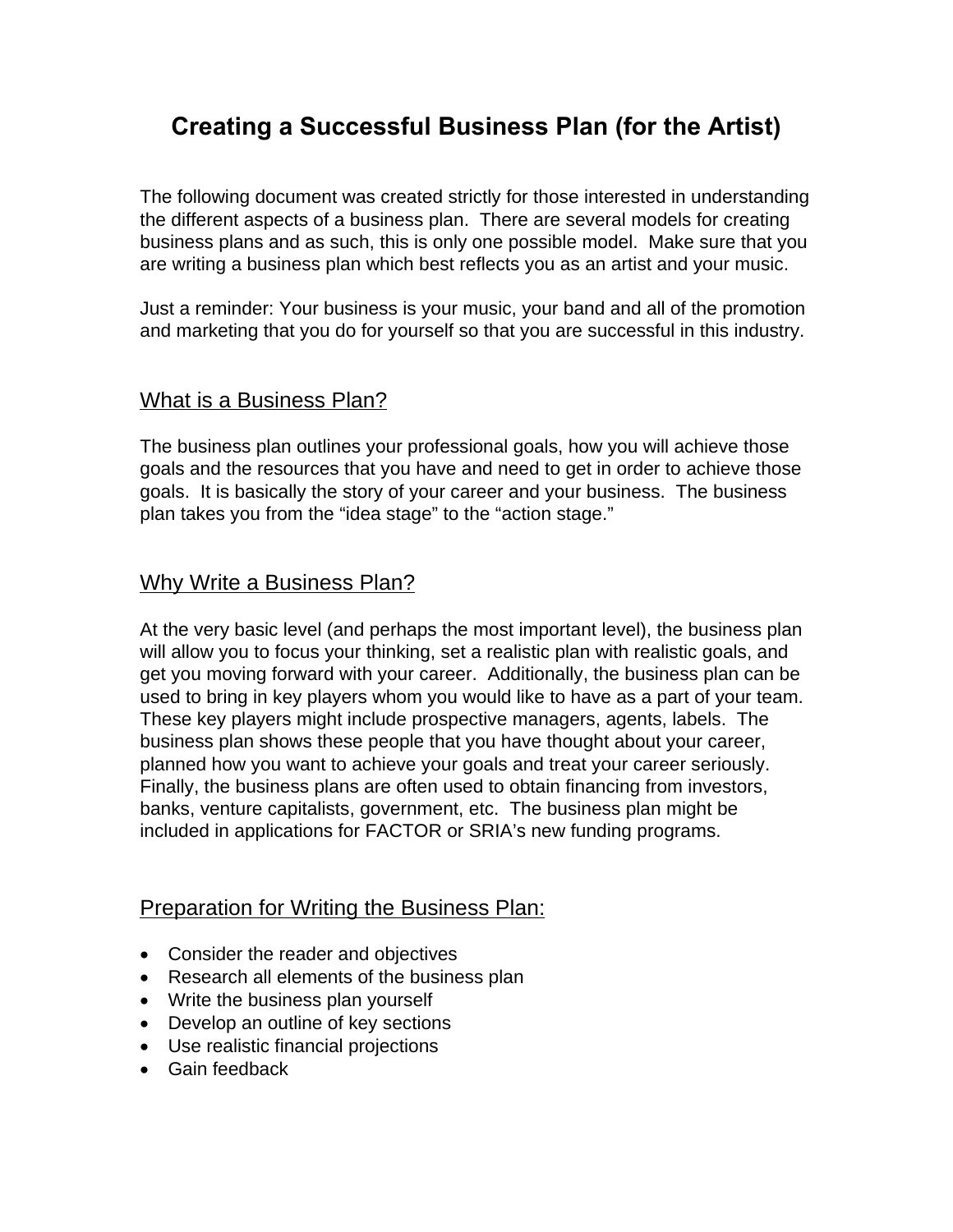- 1. Executive Summary
	- Although at the beginning of your actual business plan, the Executive Summary is always written last!
	- It is normally 10% in size of your business plan or one page
	- It should, at the very least, introduce the band, describe the project briefly, make the request, overview the goals, and provide a synopsis of the marketing plan.

### 2. Introduction

- $\bullet$  Briefly introduce the band/artist it should be a mini bio
- Briefly introduce the project if this business plan is being submitted for a specific project
- In some instances, this area is also used to make the request and state why you are making the request (see first two points)
- 3. Mission Statement
	- What do you offer to your audience? What is the essence of why you exist? Basically, who, what and why?
	- This is normally a single statement (or short series of statements) that would explain the essence of your existence as a band/artist.
- 4. Vision Statement
	- What is the ultimate end goal that you are working towards? This should always be a goal that you can work towards.
	- This is normally a single statement as well.
- 5. Music Industry Overview
	- This is really only necessary when you are seeking outside funding or investment with a party who may have no or very little knowledge of the music industry.
	- If you wish to include something like this for a person in the music industry, it should be brief and just establish that you have researched the industry.
	- Suggested format: Paragraphs
- 6. Band/Artist Bio, History, and Functions
	- You should be including a more detailed bio of the band and, if not present within the bio itself, a history of the band.
	- This history and bio should be professional and read like a resume. It's not necessary to have every date/event in the band's history in this area – just the key points. If you want to give a really detailed history (make sure that there is good reason and you have been around for a long time), include it in the Appendices.
	- If you want to introduce the individual players within a band, give very brief bios and then you can refer the reader to a more detailed bio of each player in the appendix. If you choose to leave out the bios of individual band members, reference to it in the business plan and just put them in the appendix (basically, leave out the "mini bios" in the actual document
	- When you are introducing the other band members, you should also include the functions that each of these people carry out in additional to the actual artistic endeavor. For example, if your bass player also books all of the shows, then that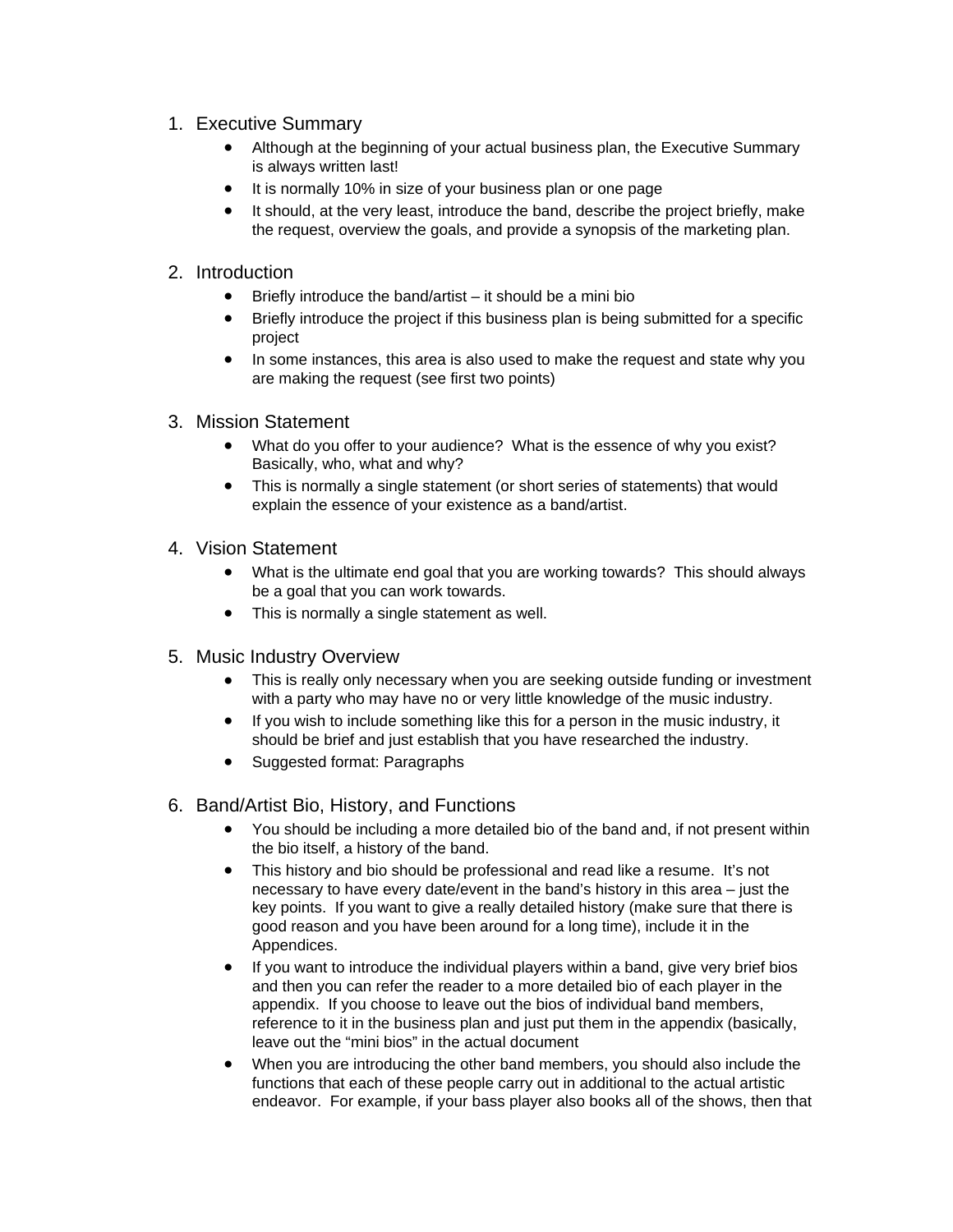should be indicated. This allows your reader to get a better understanding of who is going to carry out all of the other activities that make an artist successful.

- You also have the option of indicating in the respective areas below who will carry out the actual duties. For example, you could indicate that your bass player books all of the shows under the Tour Plans section and reduce the amount of information in this section.
- Suggested format: Charts for Bios/Function and Paragraphs or Timelines for history
- 7. Other Key Players (Optional)
	- For any of you working with other key players who are necessary and/or important to your success, this section would allow you to introduce them and indicate their role. For example, you should introduce your manager, agent, accountant, booker, etc.
	- This section is especially important if you are working with someone who isn't well known and you are trying to establish their credibility. Or, this gives you a chance to celebrate someone who is well known and working on your project.
	- If you want to include longer bios of these people, I would recommend placing that in the Appendix and referencing to it.
	- Also, you should be getting letters of reference from these people, referencing to those letters in this section and placing them in the appendices.
	- Suggested format: Charts
- 8. Your Audience
	- This area is becoming one of the most important aspect of any artists marketing plan – knowing your audience. Those who really know their audience really stand out above other marketing/business plans.
	- Your audience isn't everyone you should be tracking who comes to your shows. What is the gender breakdown, age, income levels (optional). What other artists do they listen to? How do they purchase CDs? From where? How big is your audience? Don't just guess – use statistics Canada, research and then make a really good estimate. What other events do they attend? Where else do they shop and could you work with those retail outlets to promote yourself? Are they internet saavy? Etc.
	- What is their geographical location?
	- Suggested format: Charts for statistics and Paragraphs for details
- 9. Graphics and Branding (Optional)
	- Some groups spend a lot of time developing a specific logo, font, writing style, colour schemes, etc. This is all a part of branding. If you are working with other bands, retail outlets or supporters to build a particular image, then that should be discussed as well.
	- If a logo and branding is important to your group, then you may want to include your logo and an explanation around your use of this logo.
	- You could also submit the graphics and logo as part of an appendix and just reference to it in your business plan.
	- Suggested format: Paragraphs and graphics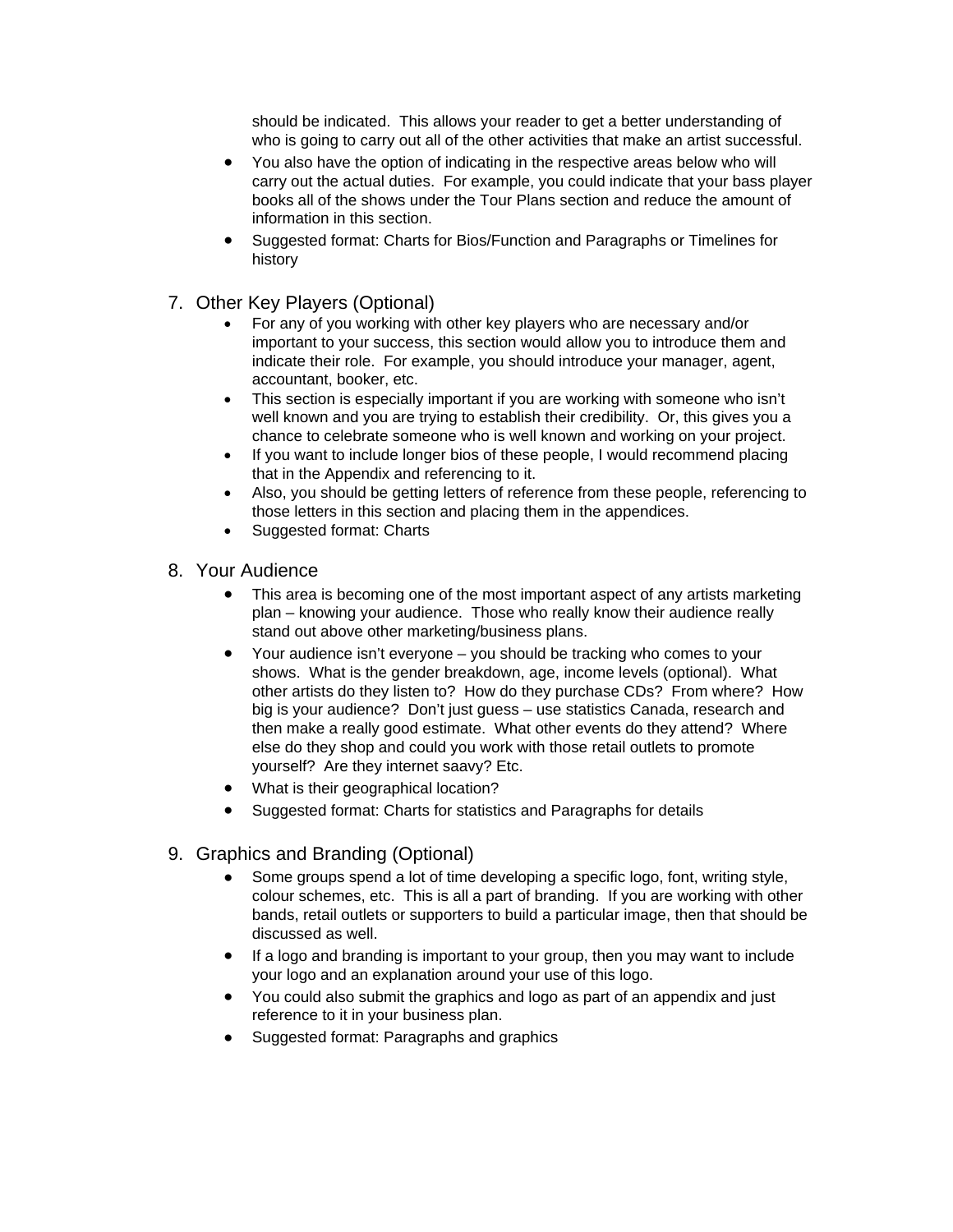# 10. Recording Project

- Who is the producer and what studio are you working with? This is also a good place to put the bio of your producer and the history of the studio. If you are working with a key engineer, you may want to also put that in this section. If you are an artist using key session players, you may also want to provide mini bios or reference to a bio page in appendices.
- What are the timelines to this project?
- Is this a full-length, demo, EP, etc?
- Is this a unique project that needs further explanation about the material? Does your audience need a better understanding of the material or recording process?
- Suggested format: Combination of Paragraphs and Charts

#### 11. Press Kit

- What is your press package comprised of?
- Is there anything different about your press kit (outside of the standard press kit)?
- Will your press kit have an electronic component?
- What is the press kit going to be used for? Details not necessary
- Key Players not already addressed?
- Option: Attach a press kit as an appendix if its not already required with the application.
- Suggested format: Paragraphs

12. Additional Merchandise (Optional)

- Are you selling other merchandise besides the recording project? I.e. T-shirts, hats, tank tops, etc.
- Are you selling previously released CDs Basically, how else are you making money?
- You should be able to justify the reason to get additional merchandise (i.e. there is a demand from your fan base and it will sell well) and the price that you are charging.
- A lot of artists do not spend enough time understanding their costs and pricing.
- I saw a great marketing plan that included graphics of the merchandise to be printed. You could submit that in an appendix.
- Suggested format: Charts for the list of merchandise items. Paragraphs for introduction and justification.

### 13. Pre-release Promotions (Optional)

- Artists may decide to include this under a different topic such as media relations, or fan base management.
- Have you created a pre-ordered list of fans wanting the new CD before it is even out?
- What radio stations will you contact to make them aware of the upcoming recording project? Are there t.v. or print interviews that you have lined up?
- Are there any special events or gigs that are you using as a pre-release promotional event? Are there any conferences that you are planning to attend to hype up the project?
- Are you doing direct emails or web site press releases to your fan base to get them pumped up?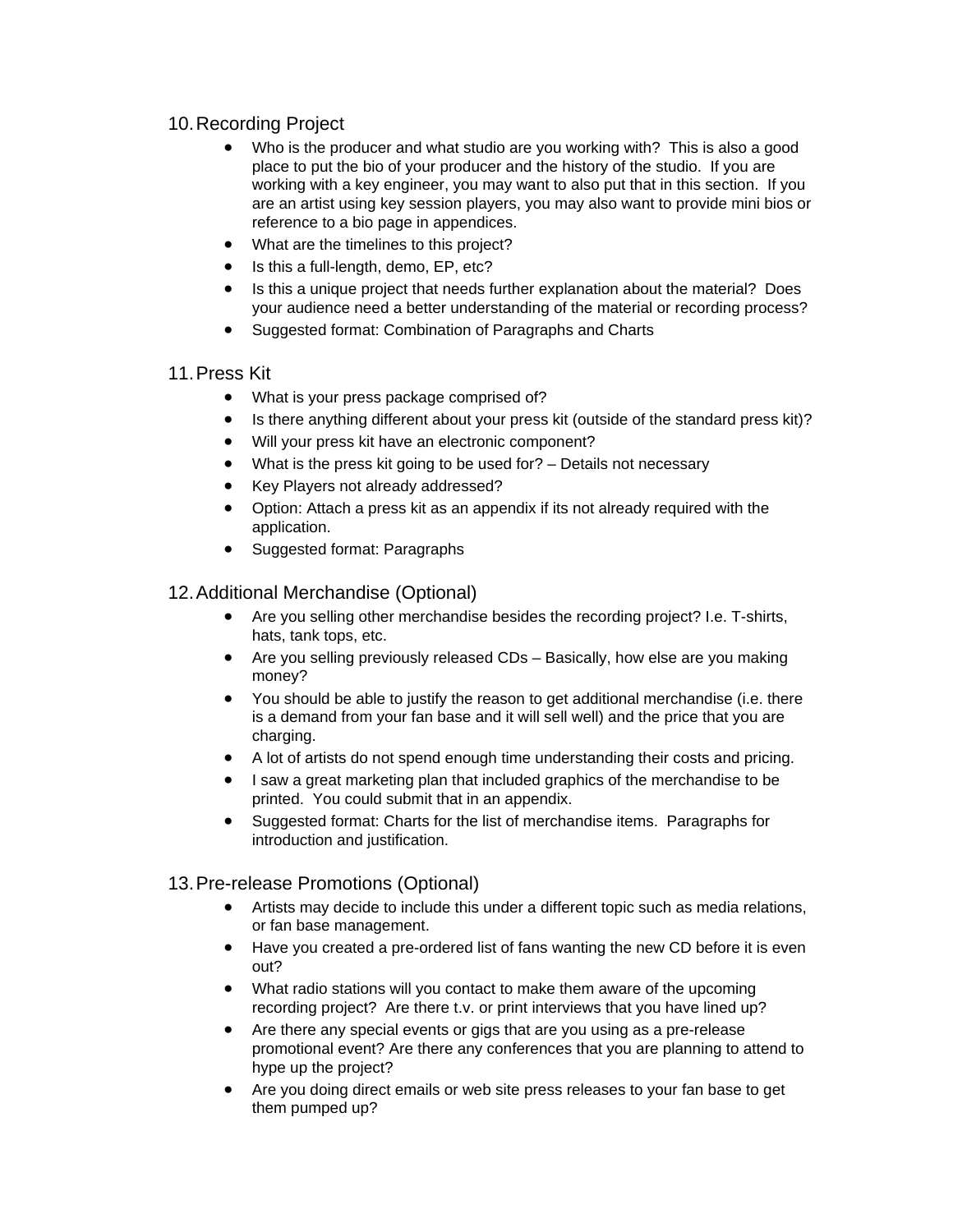- Have you already identified the key player(s) doing the work?
- Suggested Format: Paragraphs/Charts

#### 14. CD Release Party

- When and where will the CD release party be held this should be confirmed or very close to confirmed (at least the venue)? Are there going to be multiple release parties? Why did you choose that location? Remember people may not know why Regina, SK is the best place for you to release your CD – you must explain that!
- Are there any unique pricing schemes that you are using? For Example, a CD may cost \$15.00 and cover may cost \$5.00. But if someone purchases both, they get both for \$18.00 and if they purchase before the event, they get both for \$15.00?
- Are there any retail outlets where people can pre-purchase tickets for the show? Where can people buy tickets ahead of time or can they even buy tickets ahead of time?
- Are there any events leading up to the CD release party that you are using to promote the upcoming release and ticket sales to that event?
- Are there any contests that you can set up? For example, you could get a sponsor to cover dinner at a local restaurant, throw in an artist prize package and free cover to the event. Be creative! This would allow you to go to the radio stations with a contest that they could promote which could also lead to increased coverage.
- What radio, t.v. and print mediums are you using to promote the event and will they be most effective?
- Are you postering? Where? Is there a method to your postering?
- Are there contests that you can set up for your web site and/or email base for your fans? What are you doing to promote the show to your fan base? Can you work in a discount on the CD for the first 25 guests?
- Are you going to have any other musical quests at this event? Why did you choose those artists and what is the benefit to having these guests there!?
- As appendices, you could include any press releases that you are going to use, promotional materials to fans, details on prize packages you are putting together, bios on guest performers, etc.
- Have you already identified the key player(s) doing the work?
- Suggested format: combination of charts and paragraphs

#### 15. Touring Plans

- A word of caution: A lot of artists think that its good enough to say we are going to tour Saskatchewan, then Western Canada and then Eastern Canada because there are a lot of venues to play. This is **not good** enough! Sorry.
- A lot of research must go into developing your touring plans.
- First, a history on where the band has played in the past indicates that they have a rapport with certain venues. That should be included. For a detailed list with timeline, include in the appendices. You need to establish yourself as a touring artist. If you haven't done a lot of touring, that's okay but you better get ready to work your butt off on the next part of this section!
- People want to a touring strategy that is almost confirmed. What I mean by that is that you have called the Pyramid in Winnipeg, sent them a press package and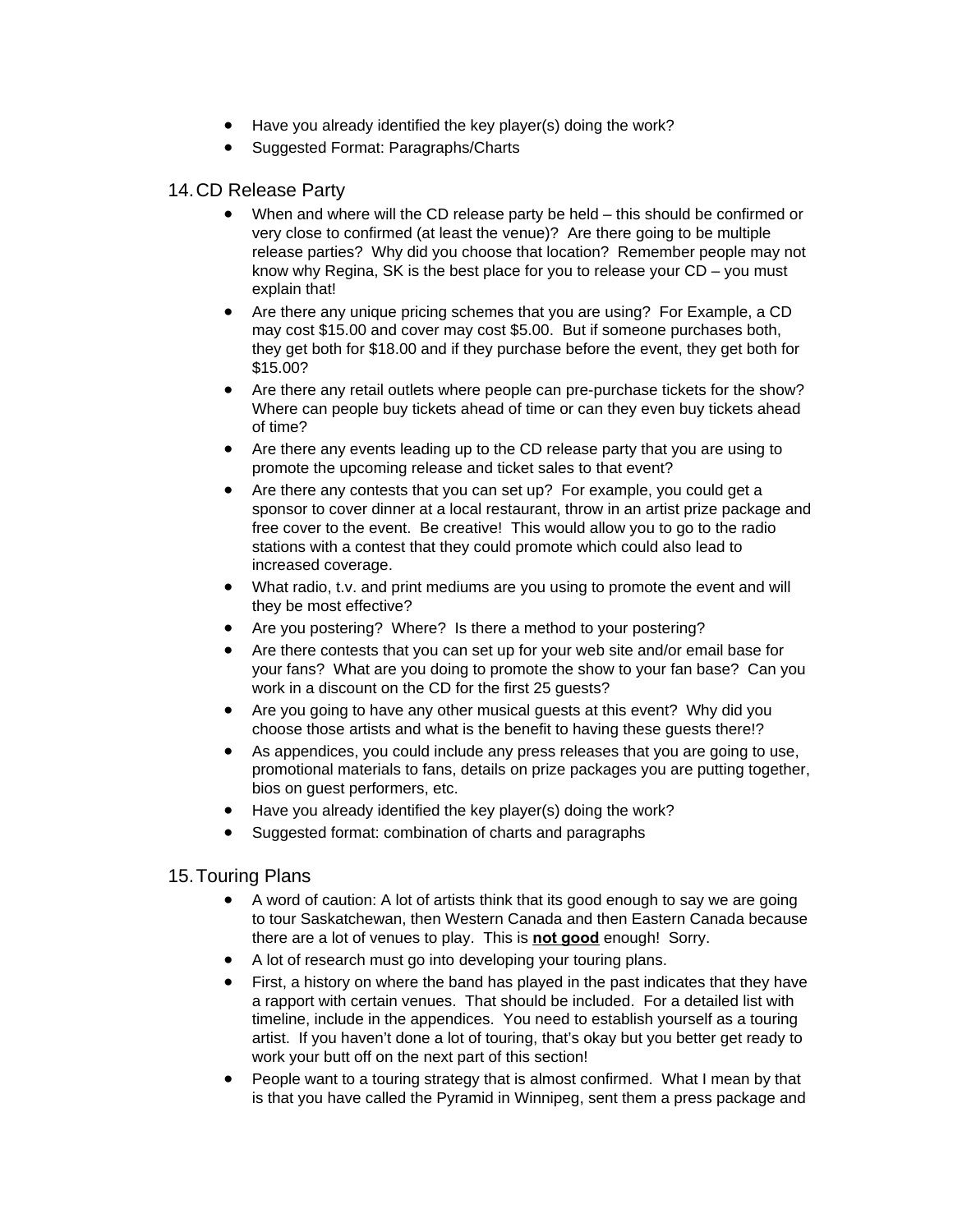that they have stated that they would be interested in hiring you once the new release is done. It would be even better if you could get some letters of intent to include in an appendix. At the very least, you should know contact names and specific locations.

- You should be able to show that you have identified venues which embrace your style of music…don't get into the game of listing any and every venue that you can think of. You can include these identified venues but try to keep it in a chart form that's concise and please, please indicate if you have established a relationship with them.
- Are you working with a booker/agent?
- I will say it again you need prove that you have a relationship with the venue and that touring is a reality – otherwise, your touring plans become "too airy."
- You should show your geographic strategy. Basically, do you plan to start in Saskatchewan, expand to the prairie provinces and then go East. Or, are you starting in Saskatchewan and Alberta and moving down into the Northern United States. You need to show why you have chosen the geographic strategy that you have. I.E. there is a strong Christian market in the lower mainland and that is why you are touring to Saskatchewan, and Lower mainland, BC.
- If you are planning to tour internationally, do you understand the rules, restrictions, regulations and benefits to traveling to a particular country?
- Are you touring with any other artists? How do they fit with your strategy? Is it a shared bill? Are you headlining? Are you opening for a well-established act?
- Are you postering? Is there any strategy to your postering? Are you using street teams? Basically, how are you getting the promotion done for the tour in each area?
- You can include your media relations (see section below) for the tour in this section or cover that in the media relations section below.
- Appendix: Tour details if your touring section is becoming extremely long? Bios for the artists that you are working with?
- Have you identified the key player(s)?
- Suggested format: Charts and paragraphs

### 16. Media Strategy

- Do you understand the radio stations that you are targeting? Caution: Do not just include a list of radio stations…if you still want to do that, then it should be referenced to in an appendix. More importantly, do you understand the play formats and needs of those radio stations?
- What are your press release and promotional plans for radio? Do you have a database? Are there contests or promotional giveaways for the radio d.j.s or their audiences?
- Are there any special events that you can team up with a radio station on?
- Have you received any support already for the single or know that there are radio stations who are interested in promoting a single once you are done? Those letters of intent/emails should be included in an appendix.
- Are you able to secure an on-air interview for the promotion of the single or any tour dates that you may have in that area?
- Do you have a radio tracker? How will you keep track of your success?
- What have been your past successes with radio, if any?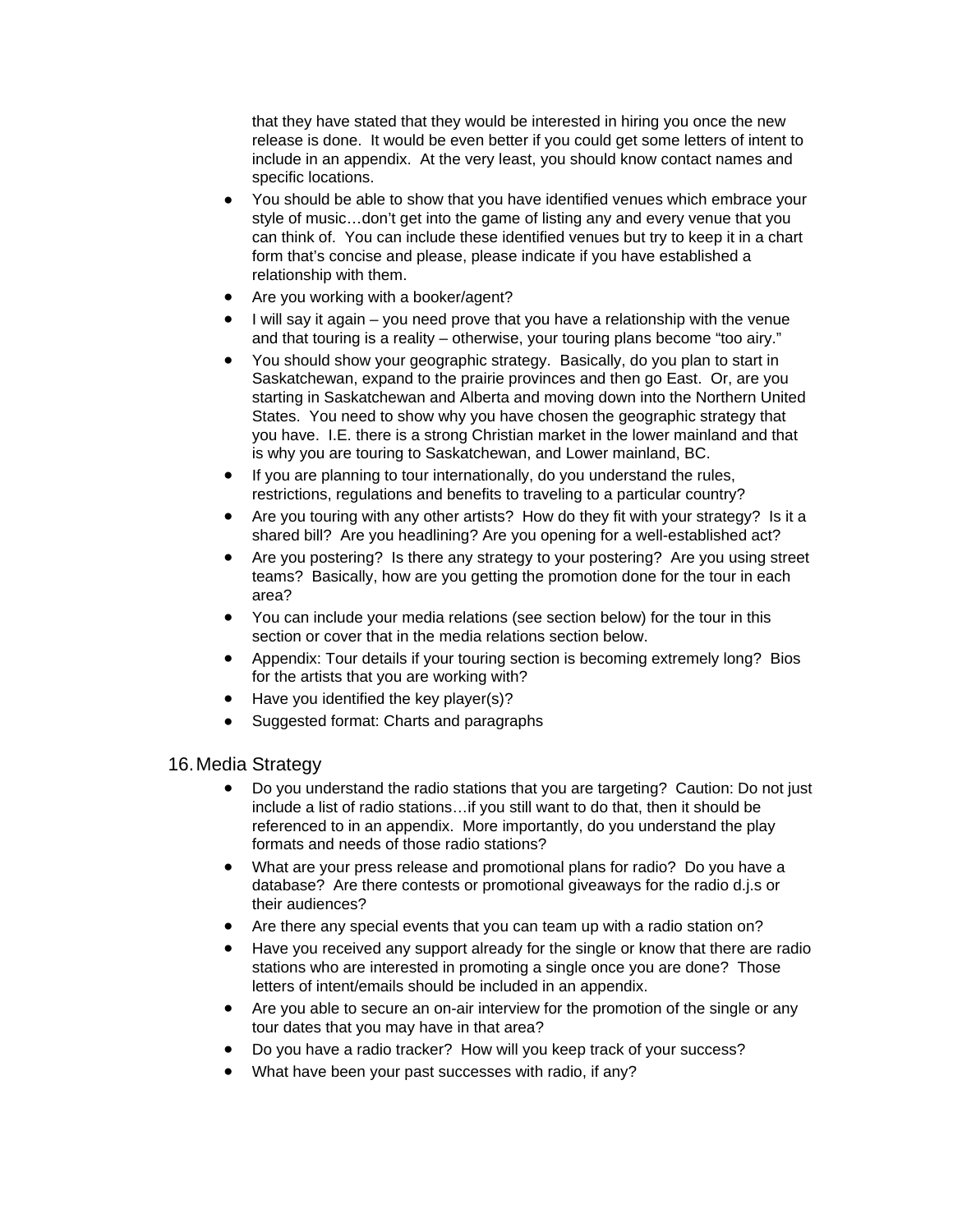- What are your plans for any television media? Are you doing a video? Are there interviews/live performances that you have lined up? Again, get those letters of intent or interest in there! Do you have an understanding of which t.v. programs are supporting local live performances and have you started conversations with them? Why did you choose the programs that you chose? This is important for lesser-known programs because you need to show the benefit.
- What are your plans for print media? Who are the newspapers, periodicals and interviewers that you are targeting? Are there any interesting stories or promotional ideas that you are using for the print media? Have you received any confirmed support letters and are there significant relationships from the past, which will serve to benefit you? Why did you choose newspapers, periodicals or magazines that you chose? This is important if you are dealing with lesserknown publications and need to spell out the benefits for your reader.
- Are you making use of any of the online medias? For example, MP3.com. Make sure you show the benefit of working with this company.
- Appendix: background information on any lesser known t.v., print, or online medias. This way, you don't make this section too large.
- Suggested format: Combination of charts, graphs and paragraphs

### 17. Fan Base Development

- In today's industry, a fan base is considered the most important element to the success of an artist and the interest that the general industry will take.
- Do you have an email list or mailing list to keep in contact with your fans? Do you have a database that allows you to target by region?
- How do you get news out to them about your career?
- What services do you offer on your web site? I.e. message boards, a daily artist journal, contests/promotions, updated news section
- Is there an email address or some kind of customer service measure so that fans can get their questions/concerns addressed.
- Have you been able to make use of key fans to head of street teams in certain areas? Street teams do a great job of postering, promoting the show word-ofmouth, etc.
- Do you offer a newsletter or discounts on merchandise or a fan party?
- Caution on all of these things: You should **not** offer everything! You need to offer what is going to work best for your fan base.
- Are you able to conduct online surveys or in-venue surveys? What have you learned from those surveys (just a synopsis, not details – save that for an appendix).
- Basically, how do you get your fans to feel as though they have enough of a connection to you to buy your CDs and go to your shows?
- Appendix: Samples of your fan base development tools (Optional ie surveys, newsletters, postcards, press releases), survey result details
- Suggested format: Paragraphs, charts and graphs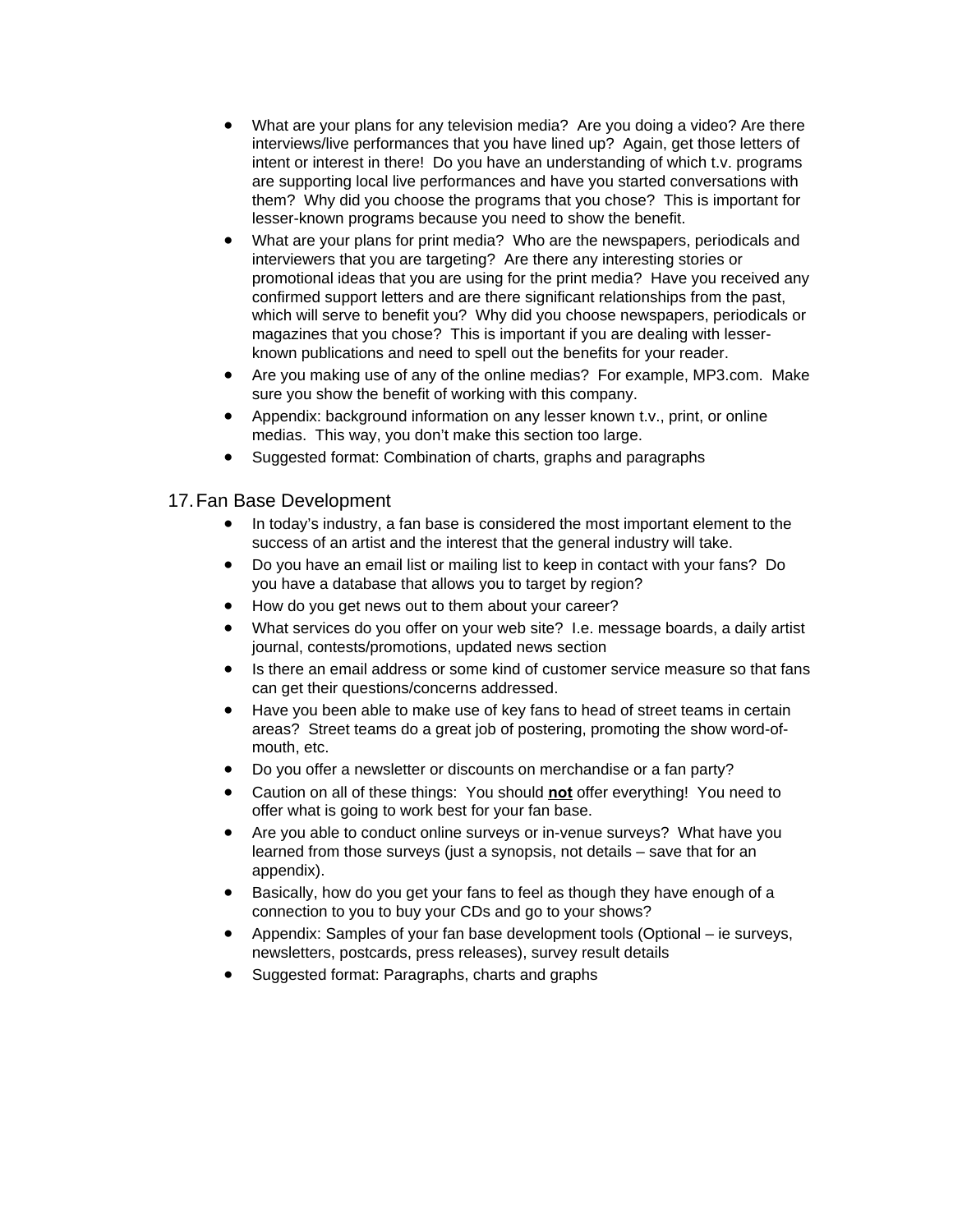#### 18. Web site/Technology

- Some of this information may have already been covered in other areas of your business plan – that's fine.
- A web site is becoming a key strategy point for a lot of independent artists.
- What sections are you offering on the web site and what is the benefit? Is there an electronic press kit area with your bio and photos, gig listing history and contact information. Do you have separate areas for the industry professionals and the general public?
- What do you offer in your fan base development area? Should be brief if already covered above or you can just reference to the above section.
- Do you have a general news area? Is there a section for people to sample your music? Is there an area for people to email you, do you offer a link to join and email list? Do you have a general info area that provides a bio/history on the band, band photos, tour dates, etc
- Is your genre/audience well-suited to a web site? Will the talent buyers you need to work with enjoy moving around this site?
- Is there an e-commerce area? Are you selling CDs through your site? How will that process work and who is going to manage it?
- How are you promoting the web site and how does that fit into the rest of your strategy? Will you have any contests/promotions for the general public on the web site? What are your online sources to promote the web site? Are there key links, partnerships, and/or sponsors that will be attached to the web site.
- Appendix: If you want to include samples of the web site, please only reference and include in an appendix.
- Suggested Format: Paragraphs and Charts

### 19. Distribution/Retail Strategy

- How is your CDs and merchandise getting to the end consumer?
- If you have already covered e-commerce on the web site and touring sales, then just mention it briefly.
- If you plan to get your album distributed or into the stores, then you need to show that you have made the contacts and done the research,
- It isn't enough to say you are going to try and get a distribution deal. It's very hard work to get distributed and that indicates you haven't done your homework. You should be able to identify distribution companies that would work well and show that you have established a relationship with them. You must be able to show you have generated some interest in your project.
- As far as retail goes, you should be able to identify independent stores that will take product (if you do not have a distributor or distribution deal). It's important to identify those retail outlets that will support your project and its even better if you have started discussions with them. If you are using lesser known retail stores, you may want to describe the store if your reader may be unfamiliar with them.
- Identify any promotional activities that you have planned for the retail stores that you are working with and if the retail store is not a standard music store, make sure that you identify the fit with that company.
- Appendix: Any letters of intent or interest
- Suggested Format: Combination of charts and paragraphs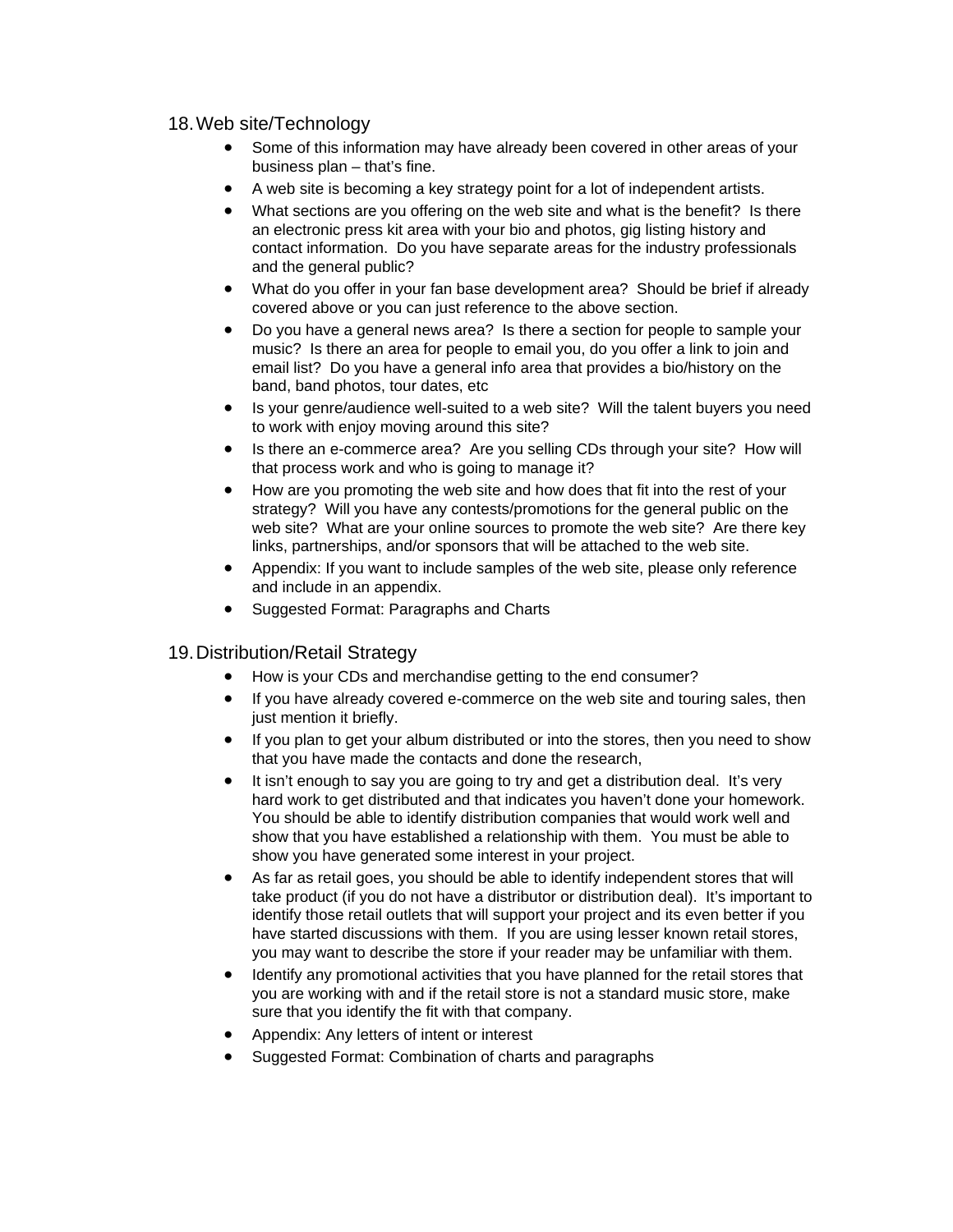# 20. Special Events (Optional)

- If you are performing at any special events or working for any special causes (i.e. working for a charitable event or performing at a unique opportunity), you may want to list it. Working with a charity or for a cause is also some really positive good will. Being presented a unique performance opportunity shows that the community is interested in you and that you are able to give back to the community.
- Appendix: You may want to include further information about the event, opportunity or cause.
- Suggested format: Paragraphs

### 21. Partnerships with Other Artists (Optional)

- Some artists may be working closely with other artists/bands to cut costs, cross promote, etc. This section should be the place where you highlight those relationships and the benefits that you will receive by it. A community that supports one another can be a really strong selling point.
- Appendix: You could include bios of the other artists if they are a key component to your operations.
- Suggested format: Paragraphs

### 22. Video Production (Optional)

- Video production really has a timeline and marketing plan all unto itself.
- You should introduce the production company, producer, and any other key players.
- You can put the concept in this area to give you reader a better idea of the finished product and which single the video is supporting.
- You should indicate what media companies have expressed interest in promoting a video from you – if you have no interest right now, why go through the expenditures of creating a video that will become dated.
- You should be justifying who you have chosen to spend money on a video does it make sense with the rest of your business plan.
- What promotional plans do you have in place for the video once it is completed.
- Are you making any use of special, well-known guests or have a unique spin on the video?
- You should indicate if there are additional investors supporting this video or how you plan to finance it.
- A time line can be included just a basic one to determine when production, editing and release will occur.
- Appendix: You could also include a detailed timeline as an appendix. Any letters of support for the video as well as a letter of intent from the production company, producer and investors can be included. Storyboards may also be included in the appendix.
- Suggested format: Combination of charts and paragraphs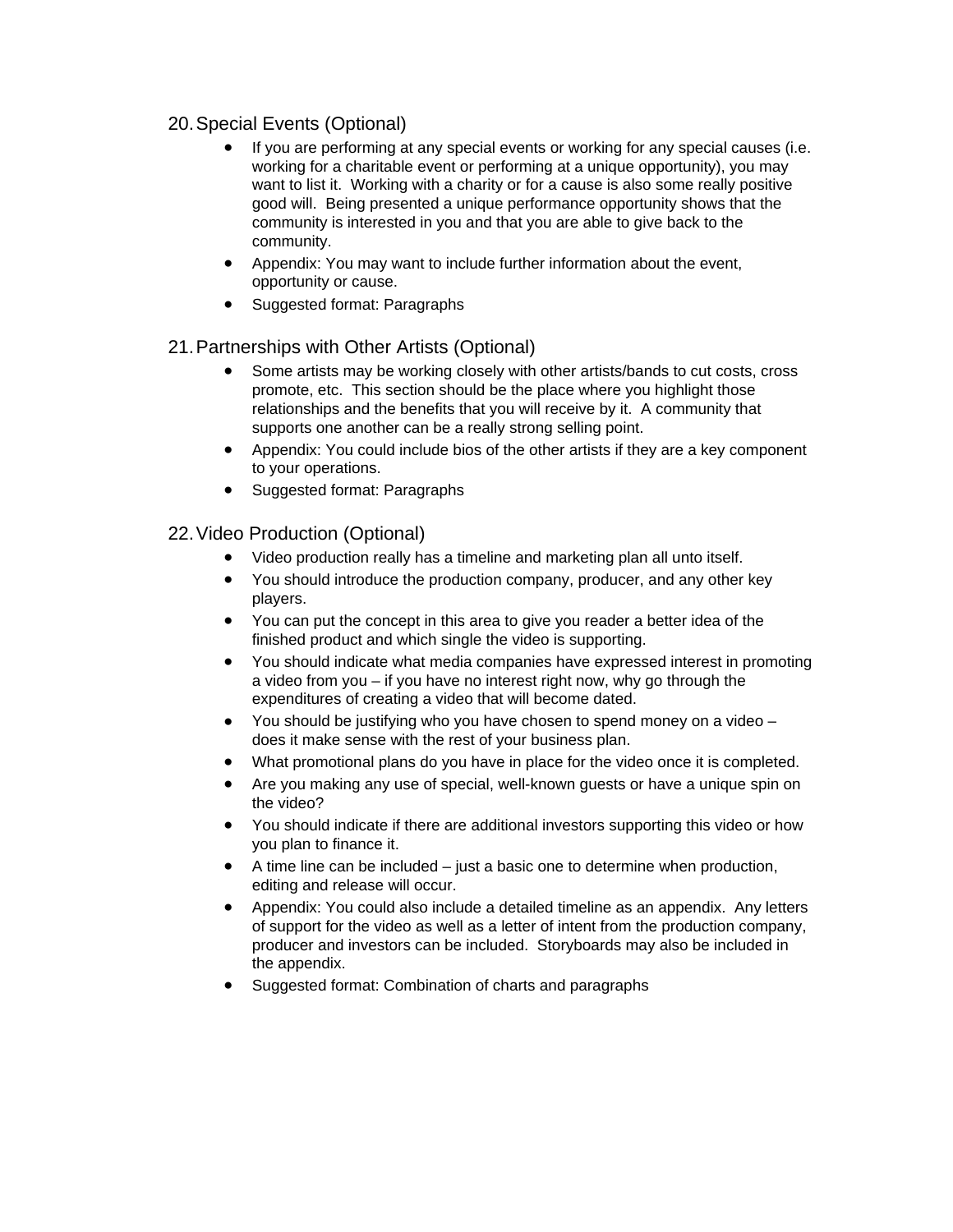# 23. Songwriting (Optional)

- For some artists, songwriting is a key component of their activities and should be highlighted in the business plan. There are a lot of industry professionals who place a higher value on an artist that can write their own really good songs.
- You should indicate whether the songs written will be used strictly by you or whether you will be pitching these songs to other artists.
- If you are planning to pitch songs to other artists, you need to show a welldeveloped strategy for tackling that. Are you planning to solicit a publishing company? If so, you should be able to show that you have researched who you are going to target and that you will be making a contact. A letter of interest from a publisher can definitely strengthen your business plan. Again, the reader wants to ensure that you have done your homework. Are you planning to promote your songs directly to other artists in your community and what is your strategy for doing that?
- If you have no publisher, then you should indicate who will be taking care of your publishing and how that will be managed internally.
- If you are working with a lesser-known publishing company, then you should provide some background information on the success of this publishing company. You also have the option of giving a quick introduction to the company and providing a longer background in an appendix.
- Appendix: Any letters of interest or intent from publishers or artists should be put in the appendix.
- Suggested format: Paragraphs

### 24. Additional Revenue

- This also gives you the opportunity to highlight any other sources of revenue that you may be tapping into.
- This may include management fees, day jobs, booking shows for other bands anything that you may have not already covered.
- Suggested format: Paragraphs

### 25. Sponsors/Investors (Optional)

- Most investors would like to know if there are other sponsors and investors involved in the project. They seem to feel more assured if there are other investors involved. This also gives you a chance to highlight any sponsorship deals that you have been able to secure.
- You don't need to get into the details of how much investors have put in (this will show up in your financial statements) but you should list them.
- Appendix: Any sponsor or investor letters of support. You may also wish to provide background information on your sponsors and investors which should be referenced in the business plan.
- Suggested format: Charts

#### 26. Strengths/Past Successes

- This is really your chance to get out there and strut your stuff.
- Let the reader know what the strong points about the band/artists are.
- This also gives you a chance to list key past successes and milestones that you have already surpassed.
- You definitely want the reader to be excited about the project, the band and where you have already been.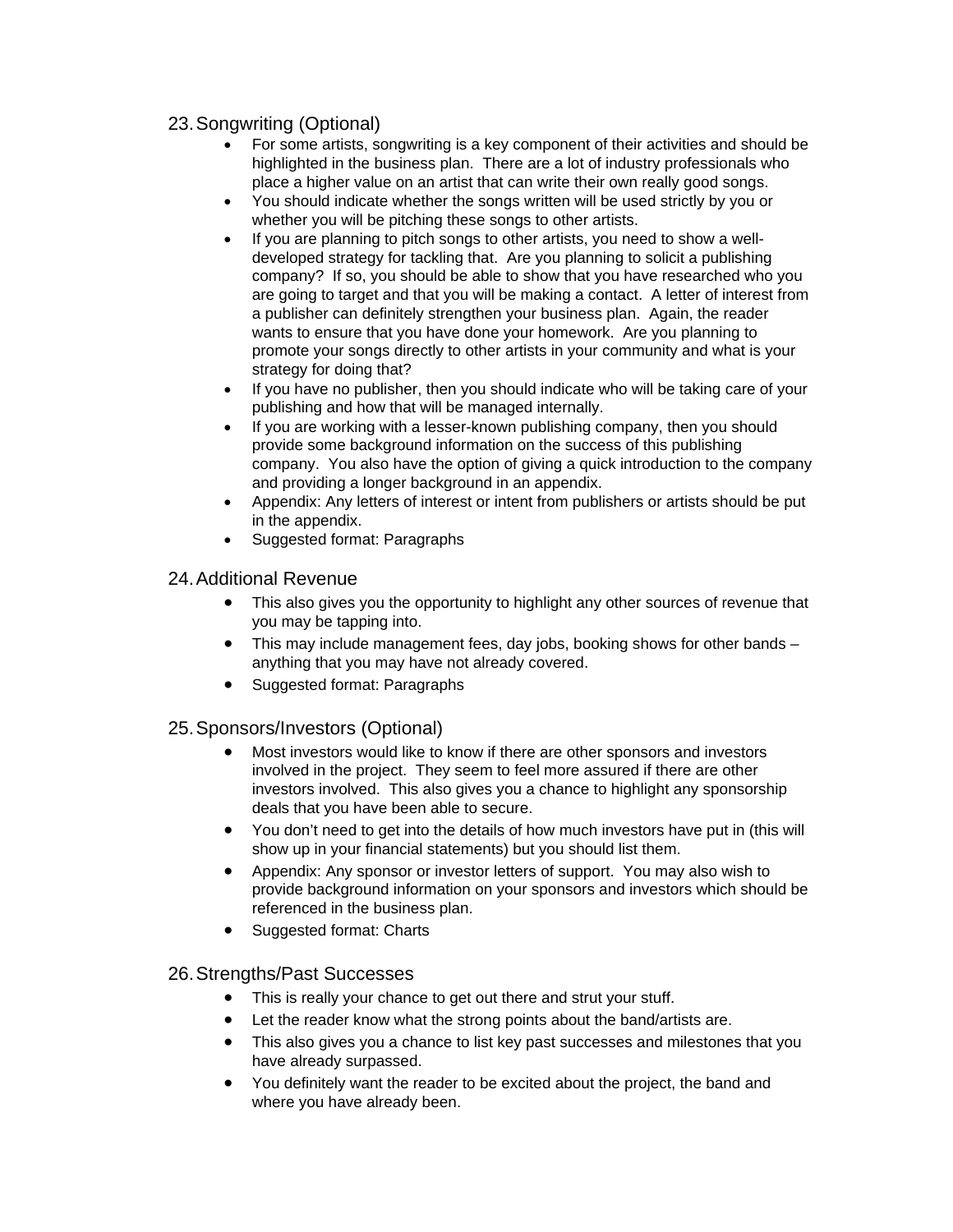- This gives you a chance to show your track record you could show past sales (if they have been strong), successful tours, key gigs, awards and honours, etc
- Suggested format: Chart

### 27. Challenges

- You should also make the reader aware of any challenges that you are currently facing. This may include financial concerns, band member relations, weak business skill areas.
- More importantly, you should show how you are working to address and solve those particular problems and challenges.
- Suggested format: Charts

#### 28. Goals

- You should be indicating in this area your goals for the next 6 months, 1 year, 3 years and five years.
- For each goal, you should be stating what you want to achieve, when you want to achieve and how you will measure your success.
- This is a great tool for you as well to see if you are on track.
- A detailed timeline should also be included in the appendix. Make sure you reference to it in the business plan. The best format for this is a calendar or a chart where you can plot all your dates and what you need to have achieved by then.

#### 29. Assumptions/Scenarios

- This area is especially important for traditional investors. You should be stating what you assumptions you are basing your success and financial statements on.
- How did you estimate your sales? What formula did you use? How did you estimate your costs?
- What key people are necessary to your success? What events/actions are key in your marketing plan to be successful?
- As importantly, you should indicate what alternatives you have considered if your assumptions fall through in order to ensure success.

### 30. Financial

- This is the key point in most business plans.
- Although your sales and costs are estimates, you should be basing it on past successes or a really thought out formula. Really look at what other artists are selling and ask yourself if you are really being realistic? Call to ensure that the costs that you have set out for yourself actually make sense.
- If you have been around for awhile and have kept track of your past financial information, you should be including it in this section.
- You should be presenting your current financial situation.
- As well, you should be making future projections on this project. You can also do a high, low and medium sales scenario for yourself in this area. You may want to present this to your reader if its still positive overall.
- The most common forms of financial reports are Balance Sheet, Income Statement and Cash Flow/Budget. These do not need to be included specifically in the business plan (they can be put in the appendices); however, they should